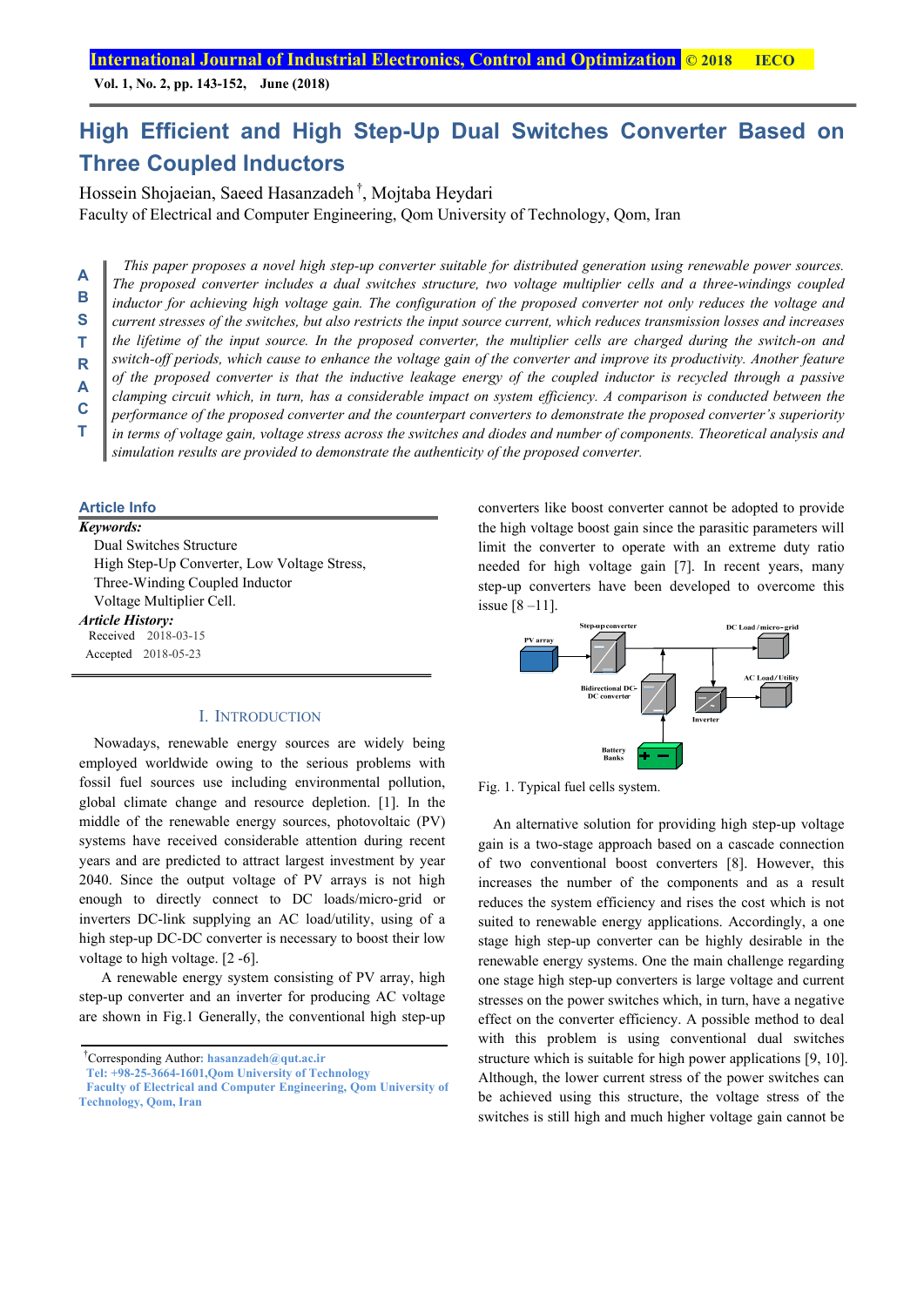realized compared to the conventional boost converters. The higher step-up voltage gain can be achieved by integrating the coupled-inductor into the dual switches structure [11 -13]. The switch voltage stress is also alleviated by the transformer function of the coupled-inductor. Nonetheless, owing to the leakage inductance of the coupled inductors, the voltage spike across the switches appears during the off state and the leakage energy diminishes the converter efficiency [14].

In this paper, a new high step-up converter is proposed. This converter combines the advantages of the dual switches structure, coupled inductors and voltage multiplier cells and hence an extremely high step-up gain can be easily achieved with minimum number of voltage multipliers and low turns ratio of the coupled inductor. Eliminating the need for operating with high duty cycle, the proposed converter presents high efficiency in a wide range of operation. In addition, it exhibits low current ripples and low conduction losses which make it attractive for high power applications. Moreover, the voltage stress across the switches and diodes is much lower than the output voltage. In the proposed converter, the energy stored in the leakage inductance of the coupled inductor is recycled through a passive clamping circuit which not only has a considerable impact on system efficiency, but also relieves the voltage spike across the switches.

This paper organizes as follows: In the next section, the proposed converter operating in continuous conduction mode (CCM) and discontinuous conduction mode (DCM) is presented and its various switching states will be investigated. In section III, the steady state analysis is provided and also in section IV the components stress is evaluated. A comparison between the proposed converter and the counterpart topologies is carried out in Section V. Simulation results are given in Section VI. Finally, the conclusion of this paper are reviewed in section VII.

## II. THE PROPOSED CONVERTER STRUCTURE AND OPERATING PRINCIPLES

## *A. CCM Operation*

Fig.2 shows the equivalent circuit of the proposed converter which consists of two active switches, seven diodes and seven capacitors.

In the proposed converter,  $S_l$  and  $S_2$  are turned on and off simultaneously using one control signal. In this figure,  $L_M$  and  $L_K$  are the magnetizing and the leakage inductances of the three-winding coupled inductor, respectively. The switches *S1* and  $S_2$  share the same operation signal and one control circuit is needed



Fig. 2. The equivalent circuit of the proposed converter.

. The waveform of the switches  $S_l$  and  $S_2$  operating in CCM are shown in Fig.3. In the circuit analysis, the proposed converter operates in continuous conduction mode (CCM), and the duty cycle of the power switches is 0.5.



Fig. 3. Operational waveforms of the proposed converter in CCM.

The inductive leakage energy associated with  $L_K$  is recycled through the capacitors  $C_1$  and  $C_2$  and not only the efficiency of the proposed systems is improved, but also the voltage spike across the switches during off state is significantly reduced and there is no need to extra snubber circuit.

The steady-state waveforms of the proposed converter operating in CCM are shown in Fig. 3 which are composed of eight operating modes during a switching period as follows:

Mode I  $[t_0, t_1]$ : At  $t=t_0$ , the power switches  $S_1$  and  $S_2$  are turned on, the diodes  $D_1$ ,  $D_2$ ,  $D_3$ ,  $D_5$ ,  $D_6$  and  $D_0$  are reversed-biased and the diode *D4* is forward biased, as shown in Fig.4(a). Accordingly,  $L_k$  and  $L_m$  are charged by the input voltage source  $V_{in}$  and hence the currents passing through the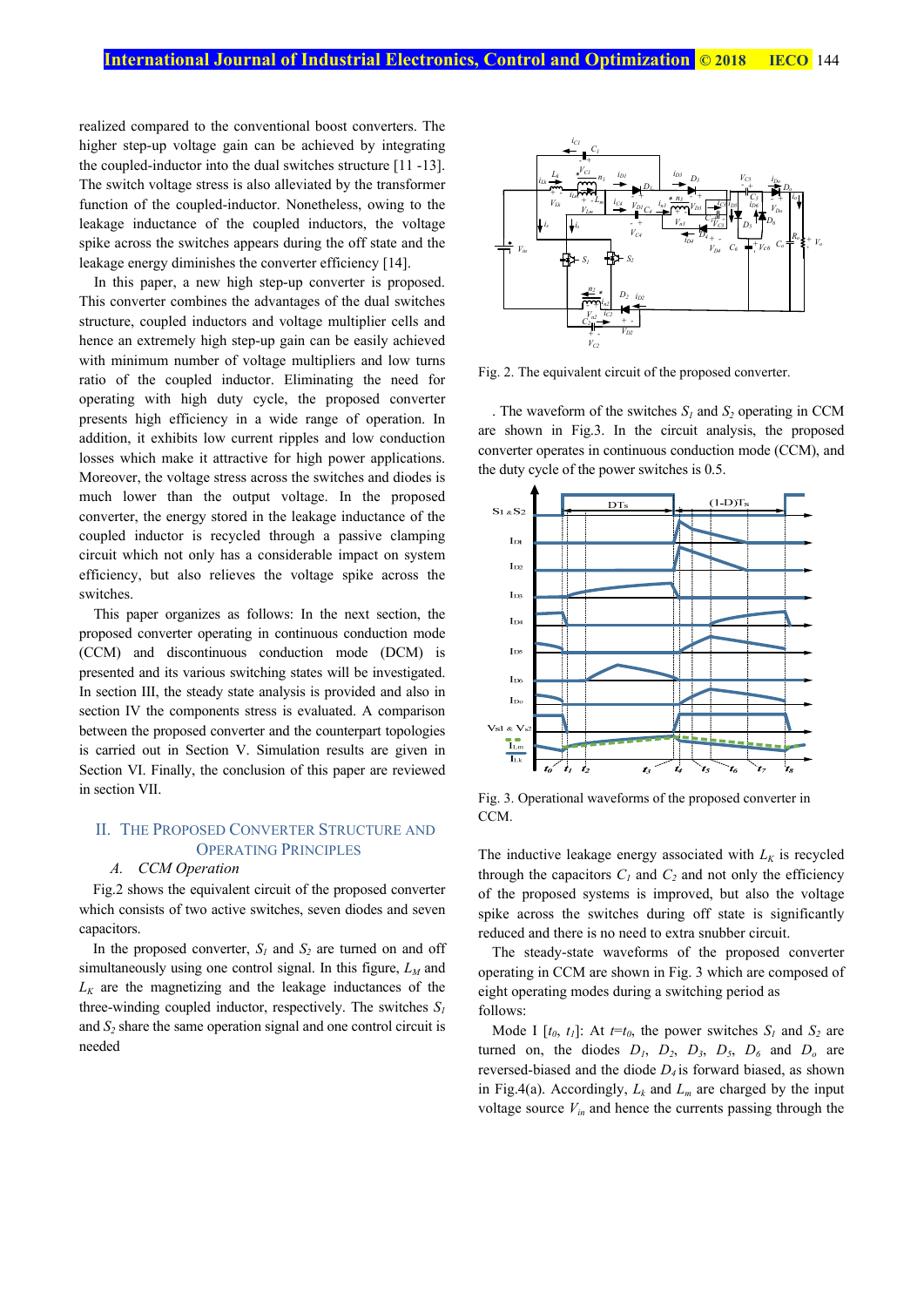leakage inductor  $(i_{Lk})$  and the magnetizing inductance  $(i_{Lm})$ increase linearly. Moreover, the current  $i_{n3}$  and the diode current  $i<sub>D4</sub>$  decrease in this mode.

Mode II  $[t_1, t_2]$ : At  $t=t_1$ , both of the power switches  $S_1$  and  $S_2$ remain on, and the diodes  $D_1$ ,  $D_2$ ,  $D_4$ ,  $D_5$ ,  $D_6$  and  $D_0$  are reversed-biased and the diode  $D_3$  is forward biased, as shown in Fig.4(b). The primary side of the coupled inductor is placed in parallel to the input voltage source  $V_{in}$  and hence the primary leakage inductance and the magnetizing inductance are charged. A part of the input voltage source energy is also transferred to the tertiary side of the coupled inductor and charges the capacitor *C4*.



Fig. 4. Operating modes of the proposed converter, (a) Mode I, (b) Mode II, (c) Mode III, (d) Mode IV, (e) Mode V, (f) Mode VI, (g) Mode VII, (h) Mode VIII.

Mode III  $[t_2, t_3]$ : At  $t=t_2$ , the power switches  $S_1$  and  $S_2$  remain on and the diodes  $D_1$ ,  $D_2$ ,  $D_4$ ,  $D_5$  and  $D_0$  are reversed-biased while the diodes  $D_3$  and  $D_6$  are forward biased, as shown in Fig.4(c). In this state, the capacitor  $C_6$  is discharged and the capacitor  $C_5$  is charged by the energy stored in the leakage inductance  $L_k$  and the magnetizing inductance  $L_m$ .

Mode IV  $[t_3, t_4]$ : At  $t=t_3$ , the power switches  $S_1$  and  $S_2$  are turned off, and the diodes  $D_1$ ,  $D_2$ ,  $D_4$ ,  $D_5$  and  $D_0$  are reversed-biased while the diodes  $D_1$ ,  $D_2$ ,  $D_3$  and  $D_6$  are forward biased, as shown in Fig.4(d). The energy stored in the leakage inductance  $L_k$  and the magnetizing inductance  $L_m$  is released to the clamped capacitor  $C<sub>1</sub>$  and also transferred to the clamped capacitor  $C_2$ .

Mode V  $[t_4, t_5]$ : At  $t=t_4$ , both of the power switches  $S_l$  and  $S_2$  are turned off, and the diodes  $D_3$ ,  $D_4$  and  $D_6$  are reversed-biased and diodes  $D_1$ ,  $D_2$ ,  $D_5$  and  $D_0$  are forward biased, as shown in Fig.4(e). The energy stored in the leakage inductance  $L_k$  and the magnetizing inductance  $L<sub>m</sub>$  is still being transferred to the capacitors  $CI$  and  $C_2$  in this mode. The capacitor  $C_0$  is charged through the input source  $V_{in}$ , the coupled inductor and the capacitors  $C_4$  and  $C_5$  and hence the diode currents  $i_{D_0}$  and  $i_{D_5}$ increase.

Mode VI  $[t_5, t_6]$ : At  $t=t_5$ , both of the power switches  $S_1$  and  $S_2$  are turned off, and the diodes  $D_3$ ,  $D_4$  and  $D_6$  are reversed-biased and diodes  $D_1$ ,  $D_2$ ,  $D_5$  and  $D_0$  are forward biased, as shown in Fig.4(f). Similar to the previous mode, the diode currents  $i_{D<sub>0</sub>}$  and  $i_{D<sub>5</sub>}$ increase and the output capacitor  $C<sub>o</sub>$  is charged by the input source  $V_{in}$ , the coupled inductor and the capacitors  $C_4$  and  $C_5$ . The only difference is that the capacitor  $C_2$  is discharged in this mode.

Mode VII  $[t_6, t_7]$ : At  $t=t_6$ , both of the power switches  $S_1$  and  $S_2$ are turned off, and the diodes  $D_3$  and  $D_6$  are reversed-biased and the diodes  $D_1$ ,  $D_2$ ,  $D_4$ ,  $D_5$  and  $D_0$  are forward biased, as shown in Fig.4(g). The energy stored in the leakage inductance  $L_k$  and the magnetizing inductance  $L_m$  is released to the clamped capacitor *C1*. The secondary side of the coupled inductor is placed in parallel to the capacitor  $C_2$  and also the input source  $V_{in}$ , the coupled inductor and the capacitors  $C_4$  and  $C_5$  charges the output capacitor *Co*.

Mode VIII  $[t_7, t_8]$ : At  $t=t_7$ , both of the power switches  $S_l$  and  $S_2$  are turned off, and the diodes  $D_1$ ,  $D_2$ ,  $D_3$  and  $D_6$  are reversed-biased and the diodes *D4*, *D5* and *Do* are forward biased, as shown in Fig.4(h). During this mode, the capacitor  $C_3$  is charged. In addition, the capacitor  $C<sub>o</sub>$  is charged by the input source  $V_{in}$ , the coupled inductor and the capacitors  $C_2$ ,  $C_4$  and  $C_5$ .

## *B. DCM Operation*

The proposed converter operating in discontinuous conduction mode (DCM) is analyzed as follows. Figure 5 shows the operating stages of each mode of the proposed converter during the DCM operation. There are three modes in DCM operation. During the DCM operation to simplify the analysis, the leakage inductor  $L_k$  of the coupled inductor is neglected .The operating modes are explained as follows: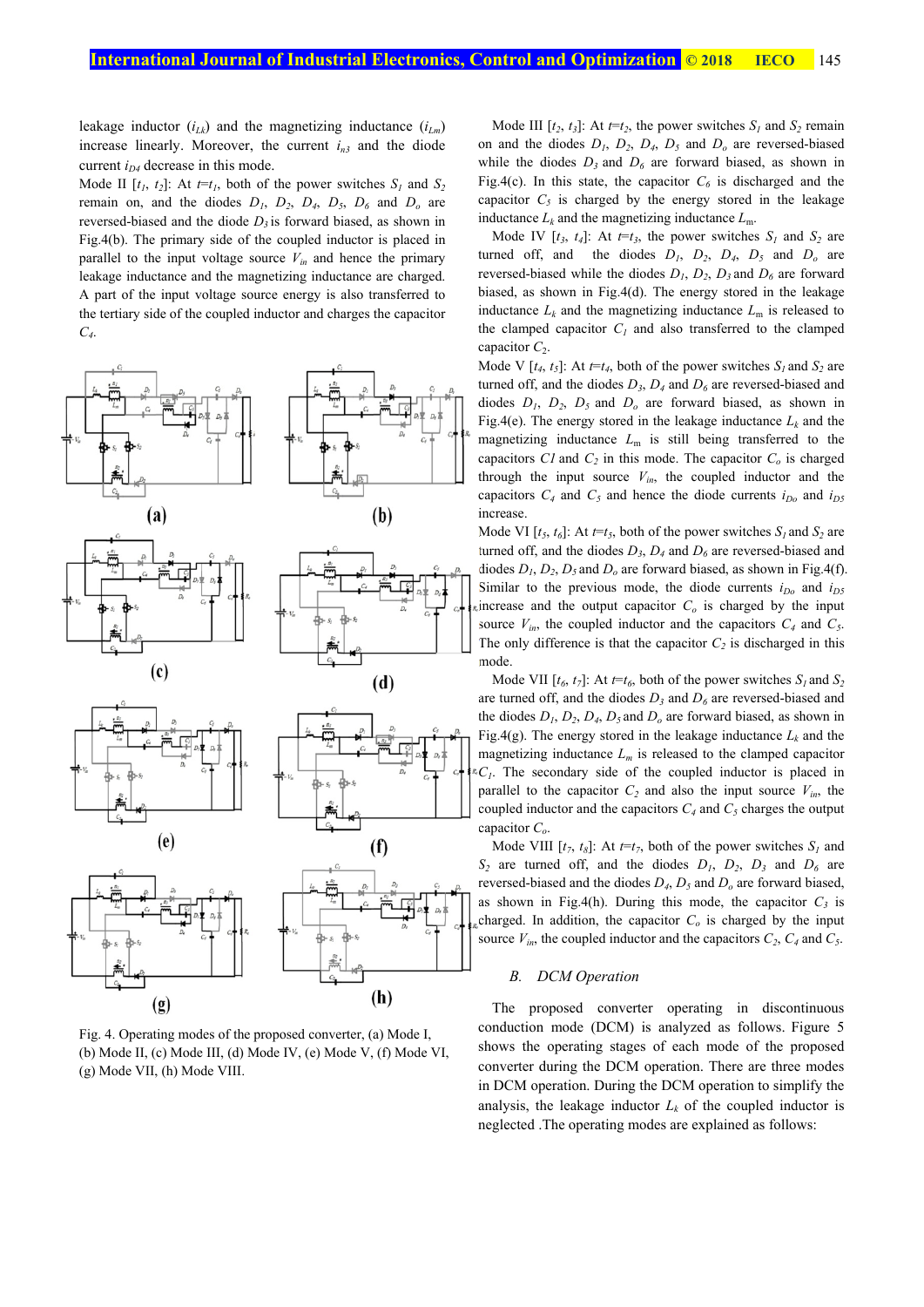Mode I  $[t_0, t_1]$ : During this time interval, the power switches  $S_1$  and  $S_2$  are turned on, and the diodes  $D_3$  and  $D_6$  are forward biased. The equivalent circuit is shown in Fig.6 (a).



Fig. 5. Some typical waveforms of the proposed converter at DCM operation.



Fig. 6. Operating modes at DCM during a switching period. (a) Modes I; (b) Modes II; and (c) Modes III.

The energy stored in the magnetizing inductance  $L<sub>m</sub>$  causing the capacitor  $C_5$  to charge. The output capacitor  $C_0$  provides the energy to load *R*. The main switches  $S_l$  and  $S_2$  are turned off at  $t = t_1$ , and this operation mode is terminated.

Mode II  $[t_1, t_2]$ : During this time interval, the main switches  $S_1$  and  $S_2$  are turned off, and the diodes  $D_1$ ,  $D_2$ ,  $D_4$ ,  $D_5$  and  $D_0$ are forward biased. The equivalent circuit is shown in Fig.6(b). The energy stored in the leakage inductance  $L_k$  and the magnetizing inductance  $L_m$  is released to the clamped capacitor  $C_l$ . The magnetizing inductor  $L_m$ , DC source  $V_{in}$ , the coupled inductor and the capacitors  $C_4$  and  $C_5$  charge the output capacitor  $C<sub>o</sub>$ . This operating mode is terminated when the energy stored in *Lm* is depleted at  $t = t_2$ .

Mode III  $[t_2, t_3]$ : During this time interval, the main switches  $S_1$  and  $S_2$  are turned off. The equivalent circuit is shown Fig.6 (c). The output capacitor  $C<sub>o</sub>$  provides energy to the output load. This mode is terminated at  $t = t_3$ , and the main switches  $S_l$  and  $S_2$  are turned on again during the next mode.

## III. STEADY-STATE ANALYSIS OF THE PROPOSED CONVERTER

## *A. CCM Operation*

According to Fig. 4 (b) and using the volt-second balance of the magnetizing inductance  $L_m$ , we have

$$
V_{L_m} = V_{n1} = V_{n2} = \frac{D}{1 - D} V_{in}
$$
 (1)

With attention to Figs.  $4(a)$ , (c), (e), (f) and (g), the relation between the capacitor voltages  $C_1$ - $C_4$  can be written as:

$$
V_{c1} = V_{c2} = V_{Lm} = \frac{D}{1 - D} V_{in}
$$
 (2)

$$
V_{c3} = \frac{nD}{1 - D} V_{in}
$$
 (3)

$$
V_{c3} + V_{n3} = \frac{n}{1 - D} V_{in}
$$
 (4)

$$
V_{C4} = V_{C1} + V_{C3} + V_{n3} + V_{in} = \frac{1+n}{1-D} V_{in}
$$
 (5)

From Equs. (3)-(5) and Figs. 4(e) and (d), the capacitors voltage  $C_5$  and  $C_6$  can be derived as:

$$
V_{C6} = V_{C1} + V_{C2} + V_{C3} + V_{C4} + V_{in} =
$$
  
\nn(D+1)+(D+2)  
\n1-D V<sub>in</sub> (6)

$$
V_{cs} = V_{cs} - V_{c1} - V_{c2} - V_{cs} - V_{in} = \frac{1+n}{1-D} V_{in}
$$
 (7)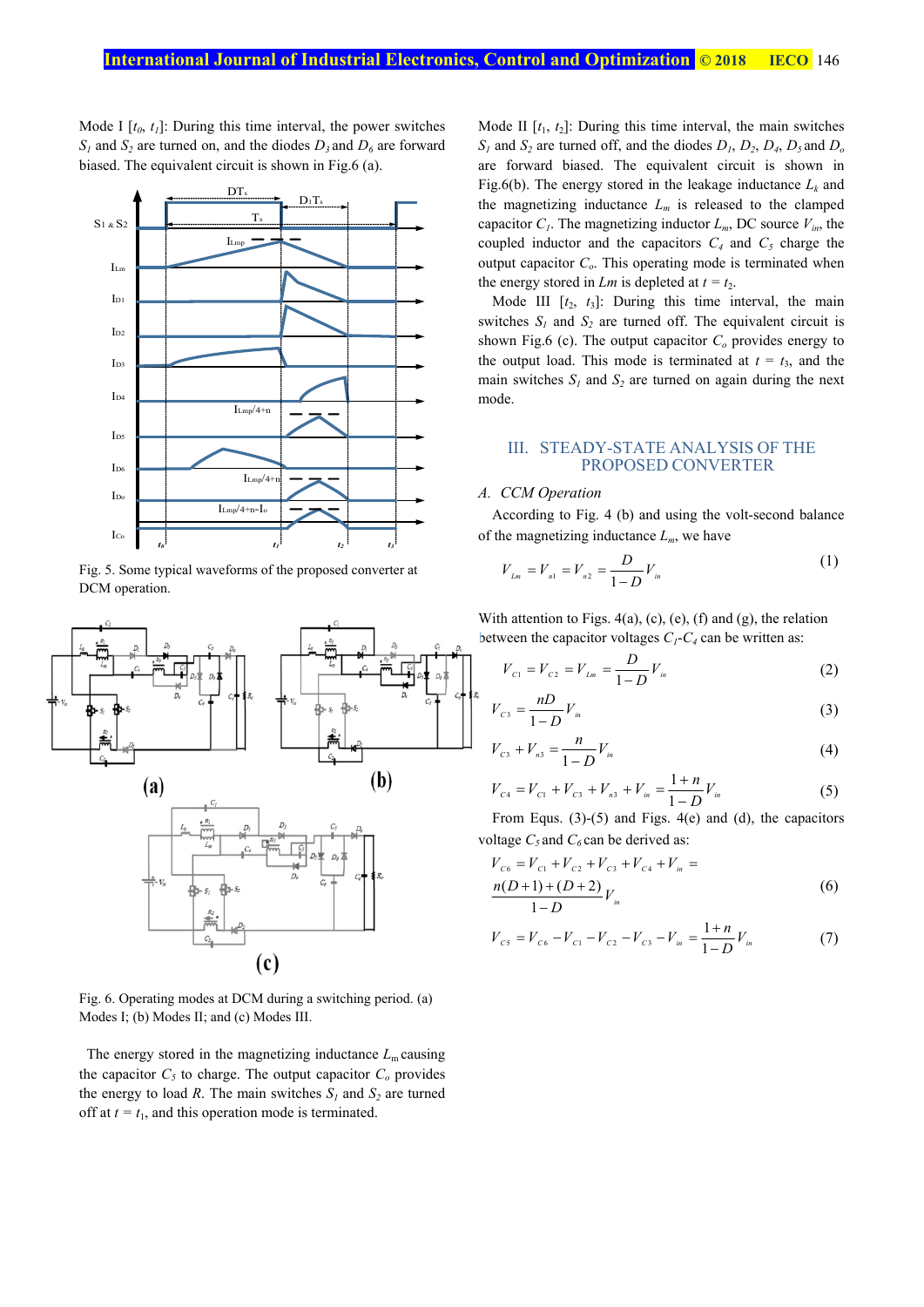

Fig. 7. The voltage gain based on turns ratio and duty cycle.

The output voltage is derived from Fig. 4(h):

$$
V_o = V_{cs} + V_{cs} = \frac{n(D+2) + (D+3)}{1 - D} V_{in}
$$
 (8)

Thus, the voltage gain of the proposed converter can be expressed as:

$$
\frac{V_o}{V_{in}} = \frac{n(D+2) + (D+3)}{1-D} \tag{9}
$$

From Equ. (9), it is evident that the proposed converter is able to provide a high step-up voltage gain without requiring an extreme duty ratio. Fig. 7 depicts the voltage gain of the proposed converter versus duty ratio *D* in different turns ratio *n*. When the duty cycle is 0.5, the voltage gain attains 12 at turns ratio *n* of 1. This value is 32 at a turns ratio *n* of 5 and a duty cycle of 0.5.

## B. *DCM Operation*

In mode I of DCM operation Fig. 6 (a), the main power switches are turned on and hence, using the volt-second balance of the magnetizing inductance  $L_m$ , we have:

$$
V_{Lm} = V_{n1} = V_{n2} = \frac{D}{D_1} V_{in}
$$
\n(10)

The magnetizing inductor peak current can be expressed as:

$$
I_{Lmp} = \frac{V_{in}}{L_m} DT_s \tag{11}
$$

In mode II of DCM operation as shown in Fig. 6(b), the main power switches are turned off and the capacitor *Co* supplies energy to the load. With attention to Figs. 6(a), (b), the relation between the capacitor voltages  $C_1-C_4$  can be written as

$$
V_{c1} = V_{c2} = V_{Lm} = \frac{D}{D_1} V_{in}
$$
\n(12)

$$
V_{c3} = \frac{nD}{D_1} V_{in}
$$
 (13)

$$
V_{c3} + V_{n3} = \frac{n}{D_1} V_{in}
$$
 (14)

$$
V_{C4} = V_{C1} + V_{C3} + V_{n3} + V_{in} = \frac{1+n}{D_1} V_{in}
$$
 (15)

From Equs. (13)-(15), the capacitors voltage  $C_5$  and  $C_6$  can be derived as:

$$
V_{C6} = V_{C1} + V_{C2} + V_{C3} + V_{C4} + V_{in} =
$$
  
\n
$$
\frac{(3+n)D + 2D_1 + n}{D_1} V_{in}
$$
\n(16)

$$
V_{cs} = V_{cs} - V_{c1} - V_{c2} - V_{cs} - V_{in} = \frac{D_1 + D + n}{D_1} V_{in}
$$
 (17)

Then, the output voltage is derived:

$$
V_o = V_{cs} + V_{cs} = \frac{(4+n)D + 3D_1 + 2n}{D_1} V_{in}
$$
 (18)

The voltage gain of the proposed converter during the DCM mode can be expressed as:

$$
\frac{V_o}{V_{in}} = \frac{(4+n)D + 3D_1 + 2n}{D_1} \tag{19}
$$

$$
D_1 = \frac{((4+n)D + 2n)V_{in}}{V_o - 3V_{in}}
$$
\n(20)

According to Fig. 5 the average current value  $I_{Co}$  can be expressed as:

$$
I_{c_o} = \frac{1}{2} D_1 \frac{I_{Lmp}}{4+n} - I_o
$$
 (21)

Since  $I_{Co}$  is equal to zero under steady state, Equs. (11), (20), and  $I_{Co} = 0$  can be substituted to Equ. (21). Thus, Equ. (21) can be rewritten as follows:

$$
\frac{[(4+n)D^{2}+2nD]V_{in}^{2}T_{s}}{2[V_{o}-3V_{in}](4+n)L_{m}}=\frac{V_{o}}{R}
$$
\n(22)

Then, the normalized magnetizing-inductor time constant is defined as:

$$
\tau_m = \frac{L_m}{RT_s} = \frac{L_m f_s}{R}
$$
\n(23)

Where  $f_s$  is the switching frequency. Substituting Equ. (23) into Equ. (22), the voltage gain is given by

$$
M_{DCM} = \frac{V_o}{V_{in}} = \frac{3}{2} + \sqrt{\frac{3}{2} + \frac{D^2}{2\tau_m} + \frac{nD}{(4+n)\tau_m}}
$$
(24)

## *C. Boundary Operating Condition Between CCM and DCM*

If the proposed converter is operated in boundary condition mode, the voltage gain of CCM operation is equal to the voltage gain of DCM operation. The boundary normalized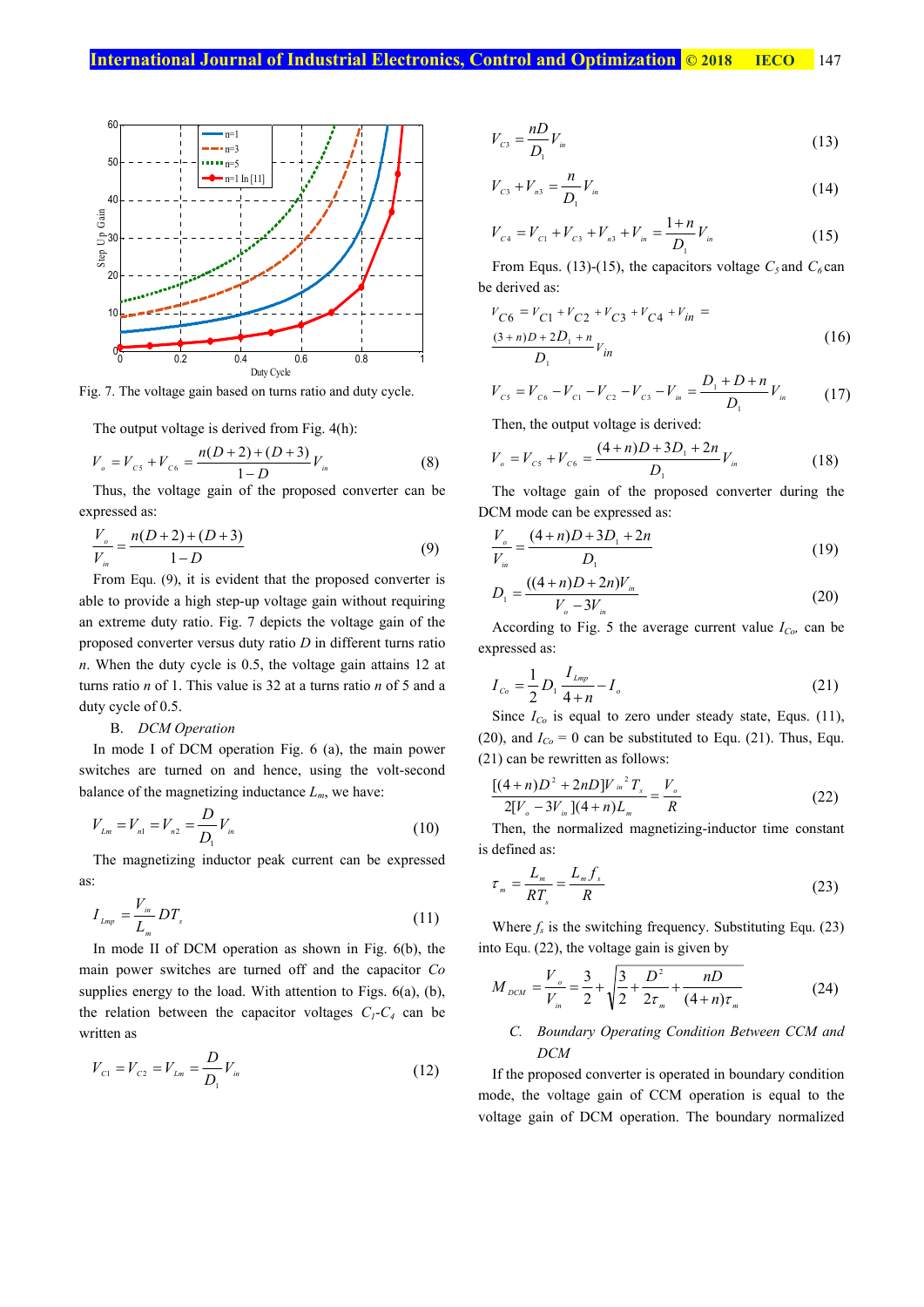magnetizing inductor time constant  $\tau_{m}$  can be derived from Equs. (9) and (24):

$$
\tau_{\scriptscriptstyle mB} = \frac{(1-D)^2 [D^2 + \frac{2nD}{4+n}]}{2n(D+2)^2 - D^2 + 6D + 15} \tag{25}
$$

The curve of  $\tau_{mB}$  is plotted in Fig. 8. If  $\tau_m$  is larger than  $\tau_{mB}$ , the proposed converter is operated in CCM.



Fig. 8. Boundary condition of proposed converter under *n* = 3.

## IV.POWER LOSS AND VOLTAGE STRESS ON THE COMPONENTS

To simplify the circuit analysis of the proposed converter in CCM, the transient characteristics are not considered and some assumptions are made as follows:

- All components of the proposed converter are ideal.
- The turns ratios of the coupled inductor is:  $n_1$ :  $n_2$ :  $n_3$  = 1: 1: n.
- Leakage inductances of the coupled inductor are neglected.
- The voltages across all capacitors are considered constant due to their large capacity.

### *A. Voltage stress of the power devices*

The voltage stresses of the main switches  $S_1$ ,  $S_2$  and all of the diodes are given by Equs.  $(26) - (29)$ .

$$
V_{s1} = V_{s2} = \frac{V_{in}}{1 - D} = \frac{V_o}{n(D + 2) + (D + 3)}
$$
(26)

$$
V_{D1} = V_{D2} = \frac{V_{in}}{1 - D} = \frac{V_o}{n(D + 2) + (D + 3)}
$$
(27)

$$
V_{D3} = V_{D5} = V_{D6} = V_{D0} =
$$
  
(n+1)
$$
\frac{V_{in}}{1 - D} = \frac{V_o(n+1)}{n(D+2) + (D+3)}
$$
(28)

$$
V_{D4} = n \frac{V_{in}}{1 - D} = \frac{V_{o}n}{n(D+2) + (D+3)}
$$
(29)

Equ. (26) confirms that the voltage stress on the power switches is always lower than 20% of the output voltage *Vo*. As a result, low-voltage-rated MOSFETs with low *R<sub>DS</sub>* −ON can be adopted leading to lower conduction losses and costs. This specification makes the proposed converter well-suited for high step-up and high-power applications. Although the voltage stress on the diodes  $D_1$  and  $D_2$  are equal to the voltage stress on power switches, the voltage stress on the diodes *D3*,  $D_4$ ,  $D_5$ ,  $D_6$  and  $D_0$  increases as the turns ratio rises. Nonetheless, the voltage stress on theses diodes is always lower than the output voltage  $V<sub>o</sub>$ . Fig. 9 shows the voltage across all the semiconductor components versus turns ratio n.

#### *B. Analysis of Conduction Losses*

Conduction losses in the proposed converter are due to four components: the active switches, the diodes, the coupled inductor and the capacitor.



Fig. 9. The voltage stresses on semi-conductor components based on turns ratio *n*.

It is assumed that the ESR of the capacitors, core losses of the coupled inductor and switching losses are neglected considering its weak influence in front of other components. The leakage inductance of the coupled inductor is not also considered since the greater part of the leakage energy is recycled through the capacitors  $C_1$  and  $C_2$ . The equivalent circuit containing the conduction losses of the coupled inductor and the semiconductors are represent in Fig. 10.



Fig. 10. The equivalent circuit for analyzing contain conduction losses.

For instance,  $v<sub>D</sub>$  defines the forward voltages drop of the diodes:  $r_{DS}$  defines the resistance of power switches;  $r_L$  is the copper resistance of the primary side of the coupled inductor; and  $r<sub>D</sub>$  is the resistance of the diodes. The conduction losses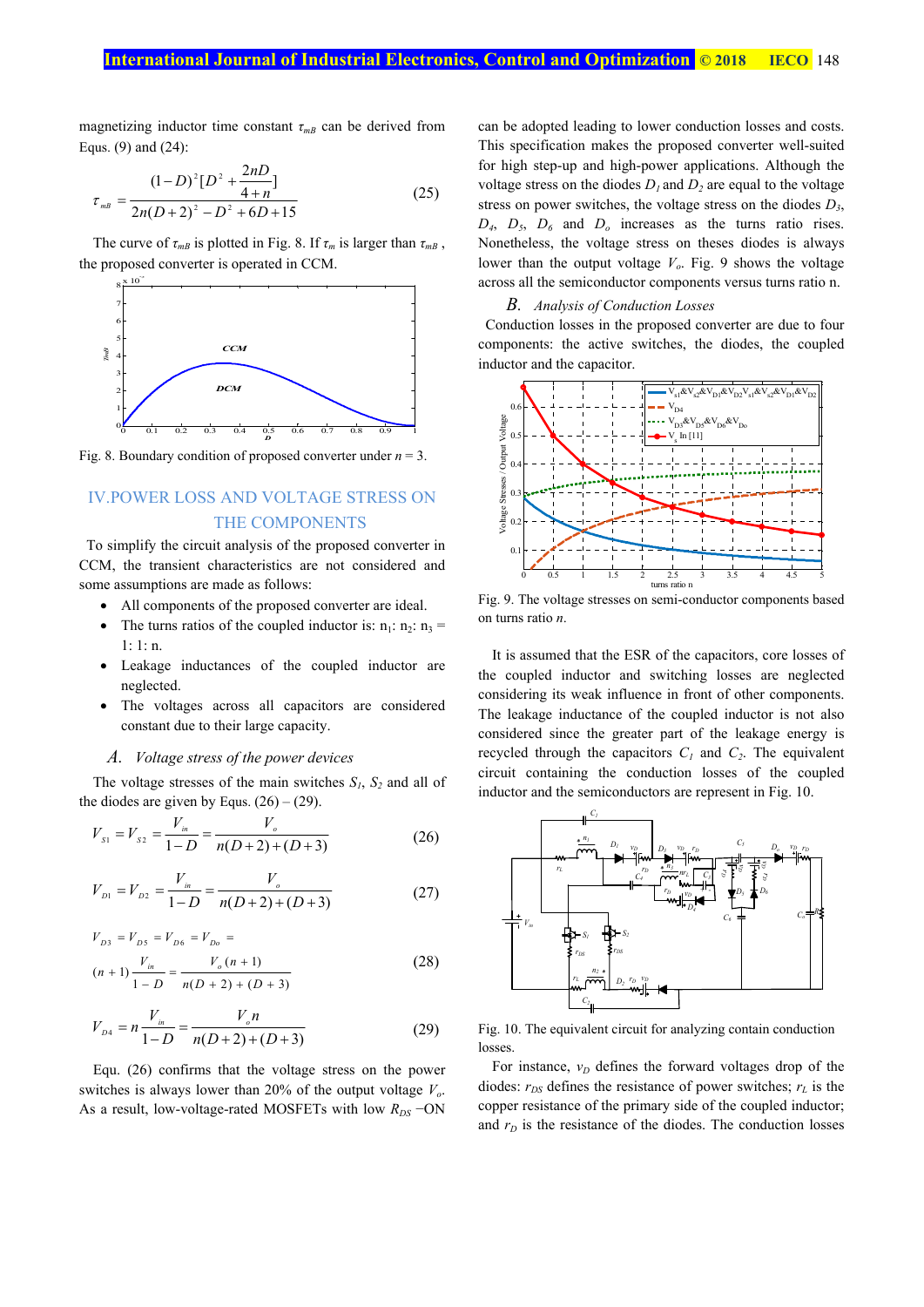analysis is performed using small ripple approximation and the capacitance and inductance are considered large enough to maintain the inductor current and capacitor voltages constant. Following the same procedure in previous section and using capacitor charge balance and inductor volt-sec balance, the voltage gain of the proposed converter can be obtained as:

$$
M = \frac{\frac{n(D+2) + (D+3)}{1 - D} - \frac{5v_D}{V_{in}}}{1 + r_{DS} \cdot r_y + r_L \cdot r_x + \frac{4(r_D + nr_L) + 6r_L}{R(1 - D)} + \frac{r_D + nr_L}{RD}}
$$

where

where  
\n
$$
r_x = \frac{n^2(1+D)^2 + 5D(n+nD) + 6D^2}{(RD(1-D))^2}
$$
\n
$$
r_y = \frac{(n+nD+D+1)(nD+n+2D+1)}{RD(1-D)}
$$
\n(30)

Moreover, the circuit efficiency can be expressed using Equ. (31).  $\eta =$ 

$$
n(D+2) + (D+3) - 5\frac{v_D}{V_m}(1-D)
$$
  
\n
$$
\left[1 + r_{DS}r_y + R_Lr_x + \frac{4r_D + (4n+6)r_L}{R(1-D)} + \frac{r_D + nr_L}{RD}\right]n(D+2) + (D+3)
$$
\n(31)

According to Equ. (31), it can be deduced that that the proposed topology will have higher efficiency if the input voltage is substantially higher than the sum of the forward voltage drop of all the diodes, or if the load resistance *R* is significantly larger than the resistances of coupled inductors and semiconductor devices. Fig.11. shows the voltage gain of the proposed converter versus the duty ratio D in different copper resistances *rL*.



Fig. 11. Calculated voltage gain with different  $r<sub>L</sub>$ 



Fig. 12. Calculated efficiency with different  $r<sub>L</sub>$ .

 Fig.12. displays the efficiency of the proposed converter in terms of duty ratio *D* in different copper resistances  $r_L$ . From Fig.11 and Equ. (9), as it was expected, both voltage gain and efficiency are reduced with increasing the coupled inductor resistance  $r<sub>L</sub>$ . Moreover, when the voltage gain and efficiency are significantly decreased at extreme duty cycles.

## V. COMPARISON BETWEEN COUNTERPART **CONVERTER**

To illustrate the performance of the proposed converter, the results of its comparative evaluation are compared with other high step-up gain converters proposed in [9, 11] and [13] based on voltage gain, voltage stress on switches, the maximum voltage stress on diodes, number of switches, number of diodes and number of coupled inductors.

The performance comparison between these converters are listed in Table I. As it is evident in the table, using similar turns ratio, the proposed converter has the highest step-up gain among the other converters. Furthermore, the voltage stress on the semiconductor devices of the proposed converter is the lowest compared to other converters.

The proposed converter combines the advantages of the dual switches structure, coupled inductors and voltage multiplier cells that causes a high step-up voltage gain can be easily obtained with the low turns ratio of the coupled inductor and under low duty ratio leading to lower conduction losses and lower current ripple. Moreover, the voltage stress across the power switches is much lower than the output voltage resulting in using MOSFETs with lower on-state resistance and hence improving the efficiency. In addition, the inductive leakage energy of the coupled inductor is recycled through a passive clamping circuit which, in turn, has a considerable impact on system efficiency. As a result, the proposed converter presents high efficiency for a wide range of operation which makes it an attractive configuration for high-performance high-power applications. These advantages are obtained, though, at the expense of increasing the number of diodes compared to the converter in [13].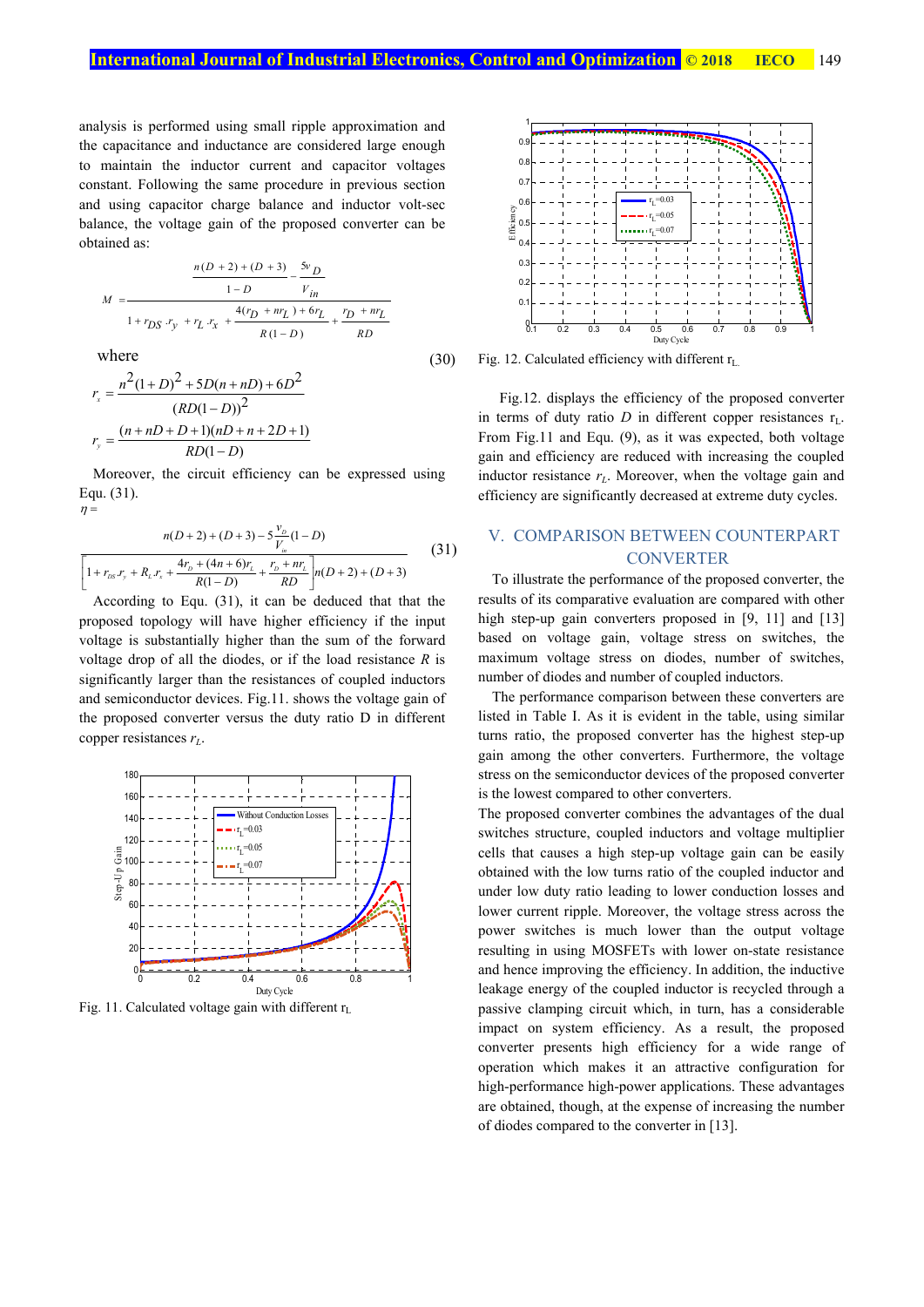| High Step-Up                           | Proposed                     | Converter                      | Converter                         | Converter in        |
|----------------------------------------|------------------------------|--------------------------------|-----------------------------------|---------------------|
| Converters                             | Converter                    | in $[11]$                      | in $[9]$                          | [13]                |
| Voltage Gain                           | $n(D+2)+(D+3)$               | $1 + (2n + 1)D$                | $3+5D$                            | $1+n+D$             |
|                                        | $1-D$                        | $1-D$                          | $1-D$                             | $1-D$               |
| Voltage stress                         | $V_{\boldsymbol{0}}$         | $V_{O}$                        | $V_o$                             | $V_{\circ}$         |
| on Switches                            | $n(D+2)+(D+3)$               | $1 + (2n + 1)D$                | $3 + 5D$                          | $1+n+D$             |
| maximum<br>voltage stress<br>on diodes | $V_o(n+1)$<br>$n(D+2)+(D+3)$ | $(2n+1)V_0$<br>$1 + (2n + 1)D$ | $\frac{(1+D)_{o}}{n}$<br>$3 + 5D$ | $nV_{o}$<br>$1+n+D$ |
| Number of<br>switches                  | $\mathfrak{D}$               | $\mathfrak{D}$                 | $\mathfrak{D}$                    | $\mathfrak{D}$      |
| Number of<br>diodes                    | 7                            | $\overline{\phantom{0}}$       | 9                                 | 4                   |
| Number of                              | $1$ (coupled                 | $2$ (coupled                   | 4                                 | 1(coupled           |
| inductors                              | inductor)                    | inductor)                      |                                   | inductor)           |

| <b>TABLEI</b>                       |
|-------------------------------------|
| PERFORMANCE COMPARISON AMONG        |
| INTERLEAVED HIGH STEP-UP CONVERTERS |

Also, in Fig. 13, the curve shows the voltage gain versus the duty ratio of the proposed converter, and the converters in [9], [11], [13], [15] and [16] at CCM operation under *n* = 3.

## VI. SIMULATION RESULTS

To verify the performance of the proposed converter, simulation results of a 420W DC/DC system are presented in this section. The specifications are as follows:



Fig.13. Voltage gain versus duty ratio at CCM operation at *n* = 3.

Fig. 14 shows the output voltage of the proposed converter with  $n=1$  and  $n=2$ . The voltage levels in this figure clearly verify the authenticity of the theoretical analysis of the proposed converter.



Fig. 14. The output voltage with *n=*1 and *n=*2



Fig. 15. The measured waveforms

Fig.15 shows the simulation waveforms of the proposed converter. According to Fig.15(a), the voltage across the capacitors  $C_1$  and  $C_2$  are, respectively, about 18.5V, which are confirmed by (2). Fig.15(b) shows the voltage on the capacitors  $C_3$  and  $C_4$  which are, respectively, about 37V and 111V, which agree with (3) and (5). In Fig.15(c), the voltages across the capacitors  $C_5$ ,  $C_6$  and  $C_9$  are shown that are 112V, 205V and 318V, respectively which confirms the validity of (6), (7) and (8). The output load voltage is also equal to the voltage on the capacitor *Co*. The voltage stresses on the active switches are depicted in Fig.15(d). As illustrated in this figure,  $S_1$  and  $S_2$  have low voltage stress (about 40[V]), which are in compliance with (26).

#### VII. CONCLUSION

In this paper, a new high step-up dual switches DC-DC converter is proposed. The proposed converter combines the advantages of the dual switches structure, coupled inductors and voltage multiplier cells that causes a high step-up voltage gain can be easily obtained with the low turns ratio of the coupled inductor and under low duty ratio leading to lower conduction losses and lower current ripple. Moreover, the voltage stress across the power switches is much lower than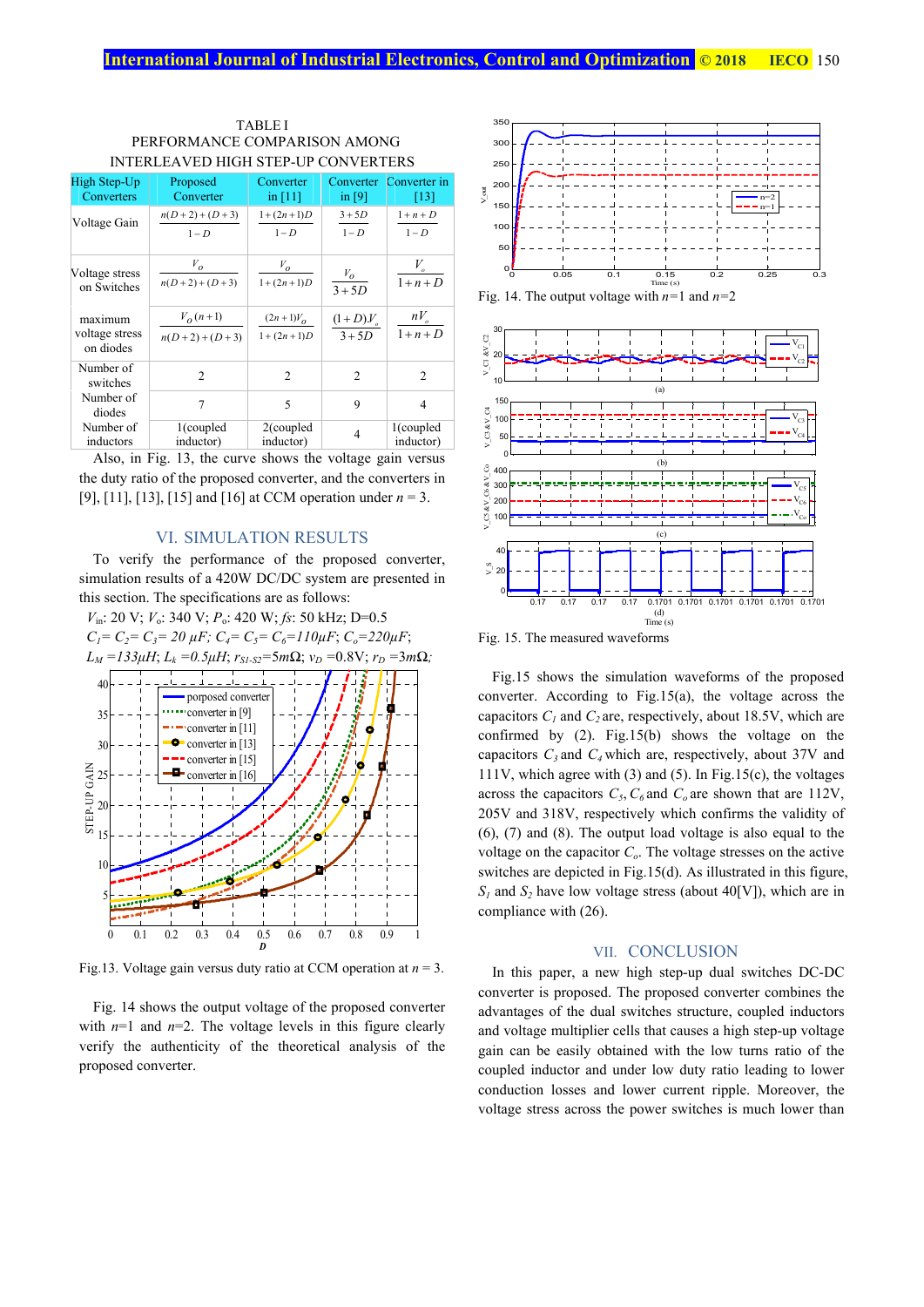the output voltage resulting in using MOSFETs with lower on-state resistance and hence improving the efficiency. In addition, the inductive leakage energy of the coupled inductor is recycled through a passive clamping circuit which, in turn, has a considerable impact on system efficiency. As a result, the

proposed converter presents high efficiency for a wide range of operation which makes it an attractive configuration for high-performance high-power applications. The simulations results demonstrate the validity of the theoretical analysis and the effectiveness of the proposed converter as an efficient high step-up converter.

### **REFERENCES**

- [1] Yong Cao, Vahid Samavatian, Kaveh Kaskani, Hamidreza Eshraghi, "A Novel Nonisolated Ultra-High-Voltage-Gain DC–DC Converter With Low Voltage Stress", Industrial Electronics IEEE Transactions on, vol. 64, pp. 2809-2819, 2017, ISSN 0278-0046.
- [2] Venkata Anand Kishore Prabhala, Poria Fajri, Venkat Sai Prasad Gouribhatla, Bhanu Prashant Baddipadiga, Mehdi Ferdowsi, "A DC–DC Converter With High Voltage Gain and Two Input Boost Stages", Power Electronics IEEE Transactions on, vol. 31, pp. 4206-4215, 2016, ISSN 0885-8993.
- [3] K. Tseng, C. Huang, "High step-up high-efficiency interleaved converter with voltage multiplier module for renewable energy system", IEEE Trans. Ind. Electron., vol. 61, no. 3, pp. 1311-1319, Mar. 2014.
- [4] Yuanmao Ye, K. W. E. Cheng, Sizhe Chen, "A High Step-up PWM DC-DC Converter With Coupled-Inductor and Resonant Switched-Capacitor", Power Electronics IEEE Transactions on, vol. 32, pp. 7739-7749, 2017, ISSN 0885-8993.
- [5] Venkata Anand Kishore Prabhala, Poria Fajri, Venkat Sai Prasad Gouribhatla, Bhanu Prashant Baddipadiga, Mehdi Ferdowsi, "A DC–DC Converter With High Voltage Gain and Two Input Boost Stages", Power Electronics IEEE Transactions on, vol. 31, pp. 4206-4215, 2016, ISSN 0885-8993.
- [6] Y. P. Hsieh, J. F. Chen, T. J. Liang, L. S. Yang, "Novel high step-up DC–DC converter with coupled-inductor and switched-capacitor techniques for a sustainable energy system," IEEE Trans. Power Electron., vol. 26, no. 12, pp. 3481-3490, Dec. 2011.
- [7] R. W. Erickson and D. Maksimovic, Fundamentals of Power Electronics, 2nd ed. Norwell, MA: Kluwer, 2001.
- [8] S. Vighetti, J.-P. Ferrieux, and Y. Lembeye, "Optimization and Design of a Cascaded DC/DC Converter Devoted to Grid-Connected Photovoltaic Systems," IEEE Trans. Power Electron., vol. 27, no. 4, pp. 2018–2027, Apr. 2012.
- [9] Y. He, Y. Tang, T. Wang, D. Fu, "Switched-Inductor/Switched-Capacitor Active-Network Converters", IEEE 9th Conference on Industrial Electronics and Applications (ICIEA), pp. 1281-1286, 2014.
- [10] Y. Tang, T. Wang, Y. He, "A switched-capacitor-based active-network converter with high voltage gain", IEEE Trans. Power Electron., vol. 29, no. 6, pp. 2959-2968, Jun. 2014.
- [11] H. C. Liu, F. Li, "Novel high step-up dc–dc converter with an active coupled-inductor network for a sustainable energy system", IEEE Trans. Power Electron. (Letter), vol. 30, no. 12, pp. 6476-6482, Dec. 2015.
- [12] Y. Tang, D.J. Fu, T. Wang and Z.W. Xu, "Analysis of Active-Network Converter with Coupled Inductors," IEEE Trans. Power Electron., vol. 30, no.9, pp. 4874–4882, Sep. 2015.
- [13] Y. Tang, D.J. Fu, J.R. Kan and T. Wang, "Dual Switches DC/DC Converter with Three-winding-coupled Inductor and Charge Pump," IEEE Trans. Power Electron., early access, 2015.
- [14] Hossein Shojaeian, Mojtaba Heydari, Saeed Hasanzadeh, "Improved interleaved high step-up converter with high efficiency for renewable energy applications", Power Electronics Drive Systems & Technologies Conference (PEDSTC) 2017 8th, pp. 288-293, 2017.
- [15] Y. P. Hsieh, 1. F. Chen, T. 1. Liang, and L. S. Yang, "Novel high step-up dc-dc converter with coupled-inductor and switched-capacitor techniques for a sustainable energy system," IEEE Trans. on Power Electrons, Vol. 26, no. 12, pp. 3481-3490, Dec. 2011.
- [16] R. J. Wai, L. W. Liu, and R. Y. Duan, "High-efficiency voltageclamped DC–DC converter with reduced reverse-recovery current and switch-voltage stress," IEEE Trans. Ind. Electron., vol. 53, no. 1, pp. 272– 280, Feb. 2005.



Hossein Shojaeian was born in Qom, Iran, in 1993. He received the B.Sc. degree in electrical engineering from the Qom University, Qom, Iran, in 2015 and the M.Sc. degree in electrical engineering from the the Qom University, Qom, Iran, in 2017.

His research interests include Power Electronics, and application of FACTS devices in Power Systems.



Saeed Hasanzadeh He received the M.Sc. and Ph.D. degrees from University of Tehran, Tehran, Iran, in 2006 and 2012, respectively, all in electrical engineering. He joined the faculty of Electrical and Computer Engineering, Qom university of Technology as an Assistant Professor in 2013. His research

interests include Power Electronics, Inductive Power Transfer Systems, Electrical Machines and Drives, Electric Vehicles, Magnetic Levitation Systems.



Mojtaba Heydari received his undergraduate and graduate degrees from Kashan University, Isfahan, Iran, Iran University of Science and Technology (IUST), Tehran, Iran and Tarbiat Modares University, Tehran, Iran, all in electrical

engineering. From 2012 to 2013, he was a Research Scholar in the Power Electronics Laboratory, University of California, Irvine (UCI), CA, USA. Since 2014, he has been with the Faculty of Electrical and Computer Engineering, Qom University of Technology (QUT), Qom, Iran. His research interests include power electronics, renewable energy systems, and motor drives.